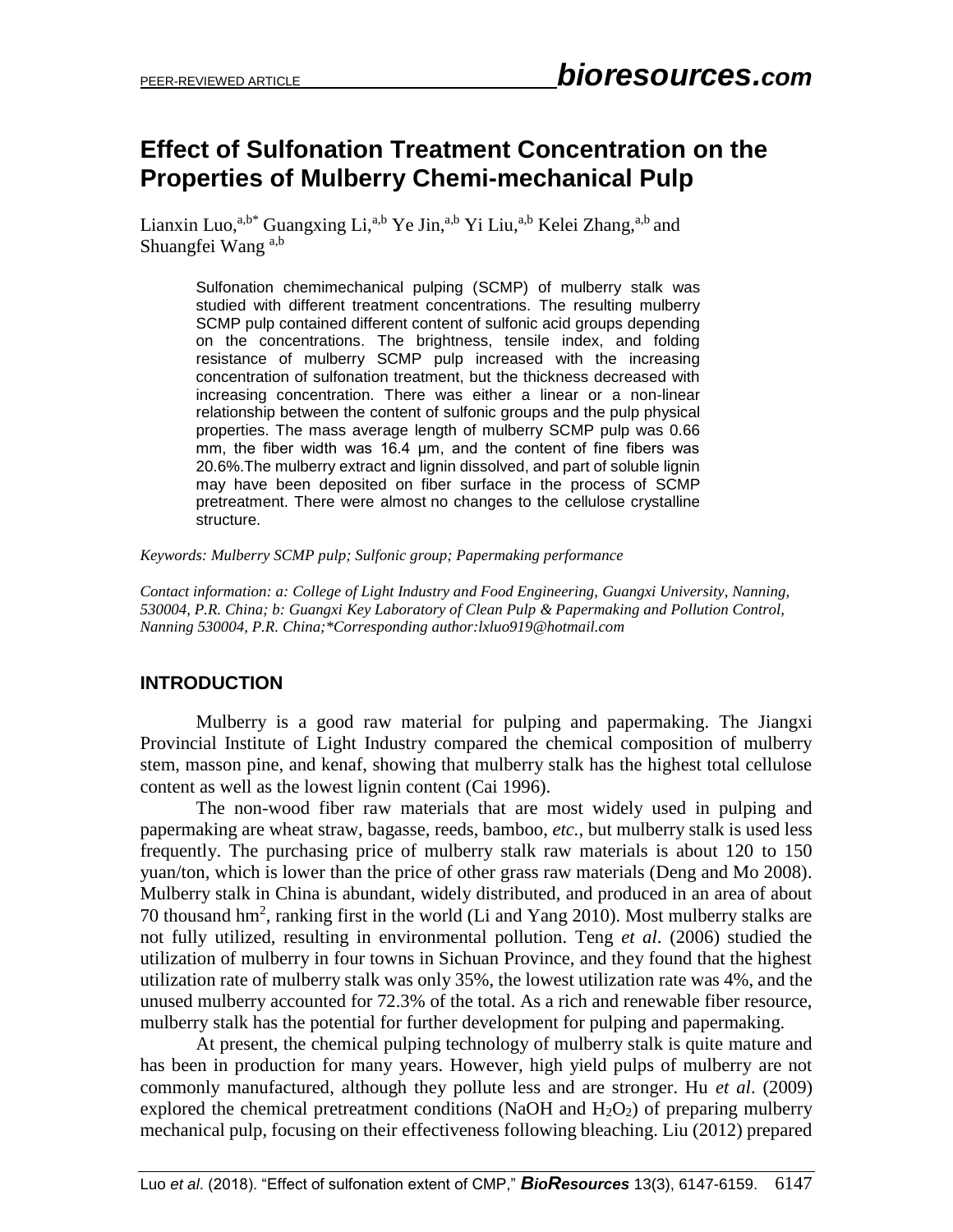mulberry stalk alkaline peroxide mechanical pulping (APMP) and Bio-APMP pulp with better physical properties.

In this research, a pulping method called sulfonated chemimechanical pulp (SCMP) was used to prepare pulping with mulberry stalk. Its principle is to utilize  $Na<sub>2</sub>SO<sub>3</sub>$  to perform sulfonation reaction with raw material to produce permanent softening, so as to better separate fibers and fibrillate in the refining process. Studies have shown that SCMP pulping has the advantages of reduced pollution, high yields, energy savings, and high pulp strength (Liu 2007). Previous studies have shown that SCMP pulp can be similar to CTMP in terms of optical properties, and its strength is similar to that of the chemical pulp (Pan 1982). Pulp was prepared with mulberry stalk, and the effect of content of sulfonic group on papermaking performance of mulberry SCMP pulp were studied using Fourier transform infrared spectroscopy (FT-IR) and X-ray photoelectron spectroscopy (XPS) to investigate the reaction mechanism of mulberry stalk SCMP pretreatment.

#### **EXPERIMENTAL**

#### **Materials**

Mulberry stalks were collected (by Guiling Zhao) from a silkworm base in Nanning, Guangxi, China. They were cut into 20 mm to 30 mm long samples and naturally air-dried.

#### **Methods**

#### *Preparation of mulberry stalks SCMP*

For the sulfonation process, mulberry stalks were immersed in water for 24 h and then placed in an electric heating digester. The sulfonated pulp was washed with clear water after digesting.

#### *SCMP pulping conditions*

The amount of NaOH added was 4%. In order to obtain SCMP pulp with different sulfonation treatment concentrations, the amounts of  $Na_2SO_3$  added were: 9%, 12%, 15%, 17%, 18%, and 21%, respectively. Both sets of values were relative to the percentage of dry raw material. The liquor ratio was 1:5. The highest temperature was  $130^{\circ}$ C and the heat preservation time was 120 min (Qin 1989; Cai 1996). The conditions are listed in Table 1. The sulfonated mulberry stalks were washed and then prepared at a pulp concentration of about 15% for refining. The millstone was set at intervals of 0.30 mm, 0.15 mm, and 0.15 mm, respectively, and three-stage grinding was carried out on a highconsistency refiner (Jilin Paper Co., Ltd. Paper Machinery Factory, Jilin, China). Finally, the SCMP pulp was washed and had completed a process of moisture equilibration before use.

#### *Determination of sulfonic groups content*

The dry pulp samples of 3 g were soaked twice in 100 mL of 0.1 M HCl solution and stirred with a magnetic mixer for 45 min. They were washed with deionized water (CO<sub>2</sub>-free) until the conductivity was stable (conductivity between 1.3 and 1.5  $\mu$ S·cm<sup>-1</sup>) using a conductivity meter (Shanghai Precision Instrument Co., Ltd., Shanghai, China). After filtration, the pulp was dispersed in 450 mL of 0.001 M NaCl. The 0.1 M NaOH standard solution was used to titrate with magnetic stirring by the  $N_2$  protection. The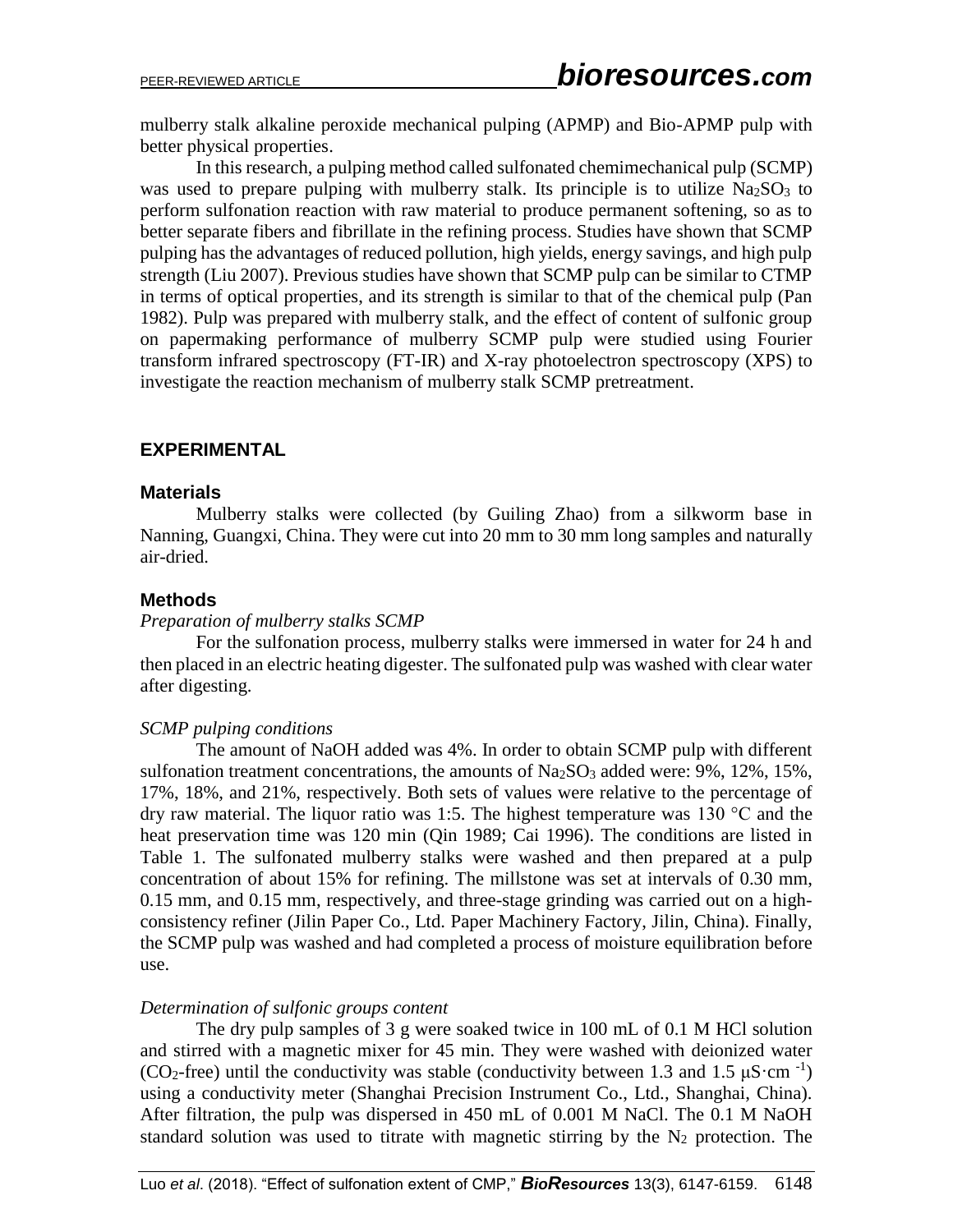titratio[n rate](file:///C:/Users/pc6/AppData/Local/youdao/dict/Application/7.5.2.0/resultui/dict/) was 0.5 mL NaOH solution over 5 min. The titration curve was recorded using a conductivity meter. Finally, the pulp was washed and dried to constant weight. The following formula were calculated using Eq. 1,

Sulfonic group = 
$$
(C_2V_2-C_1V_1)/m \times 1000 \text{(mmol/Kg pulp sample)}
$$
 (1)

where  $C_I$  is the concentration of the HCl solution (mol/L);  $V_I$  is the volume of the HCl solution added (mL); *C<sup>2</sup>* is the concentration of NaOH standard solution, (mol/L); *V<sup>2</sup> is* the volume of NaOH standard solution consumed by the first equivalence point (mL); and *m* is the weight of sample (absolutely dry) (g).

| Number                                                | 1     | 2     | 3     | 4     | 5     | 6      |
|-------------------------------------------------------|-------|-------|-------|-------|-------|--------|
|                                                       |       |       |       |       |       |        |
| Dosage of $Na2SO3(%)$                                 | 9     | 12    | 15    | 17    | 18    | 21     |
| Dosage of NaOH (%)                                    | 4     | 4     | 4     | 4     | 4     | 4      |
| Maximum temperature $(^{\circ}C)$                     | 130   | 130   | 130   | 130   | 130   | 130    |
| Preservation time (min)                               | 120   | 120   | 120   | 120   | 120   | 120    |
| Content of sulfonic group<br>(mmol·kg <sup>-1</sup> ) | 60.68 | 68.28 | 75.87 | 83.20 | 88.10 | 105.57 |
| Brightness()                                          | 43.01 | 44.86 | 46.91 | 47.39 | 49.75 | 50.19  |
| Tensile index $(N \cdot m \cdot g^{-1})$              | 24.91 | 33.44 | 34.41 | 37.38 | 39.92 | 41.32  |
| Folding strength (times)                              | 1     | 2     | 3     | 4     | 5     | 7      |
| Bulk $(cm3·g-1)$                                      | 3.38  | 2.95  | 2.87  | 2.75  | 2.68  | 2.62   |

**Table 1.** Conditions of Sulfonation Used for Mulberry Stalk SCMP

### *Measurement of paper attributes*

First, the brightness of the pulp was determined by blue light of 457 nm wavelength. The paper quantitative test was measured according to standard GB/T 451.2 (1989). The pulp was also tested in accordance with standard GB/T 453 (1989) for paper tensile strength and tensile strength index data processing and calculation. Finally, the paper folding strength was measured according to standard GB/T 457 (1989).

### *Analysis of fiber morphology*

For the preparation of fiber samples, mulberry stalks (approximately 1 mm  $\times$  2 mm  $\times$  30 mm) were soaked in a mixture of glacial acetic acid and hydrogen peroxide (1:1) at 60 °C for 30 to 48 h. Then the fiber suspension was at a concentration of 0.05%. For the fiber of mulberry stalk SCMP, the SCMP pulp of 0.1 mg (oven dry) was dispersed to 0.001%. About 30 to 50% of the reserve fiber suspension was placed into a sample cup, and the fiber morphology was evaluated with a fiber mass analyzer (Kajaani Electronics Co., Ltd., Kajaani, Finland ).

### *FT-IR analysis*

The model of the instrument is Spectrum BX, produced from PE companies in the United States. The KBr disc technique was used for infrared spectroscopic analysis. The test range was 400 cm<sup>-1</sup> to 4000 cm<sup>-1</sup>, and the wavelength coverage was 2.5  $\mu$ m to 25  $\mu$ m.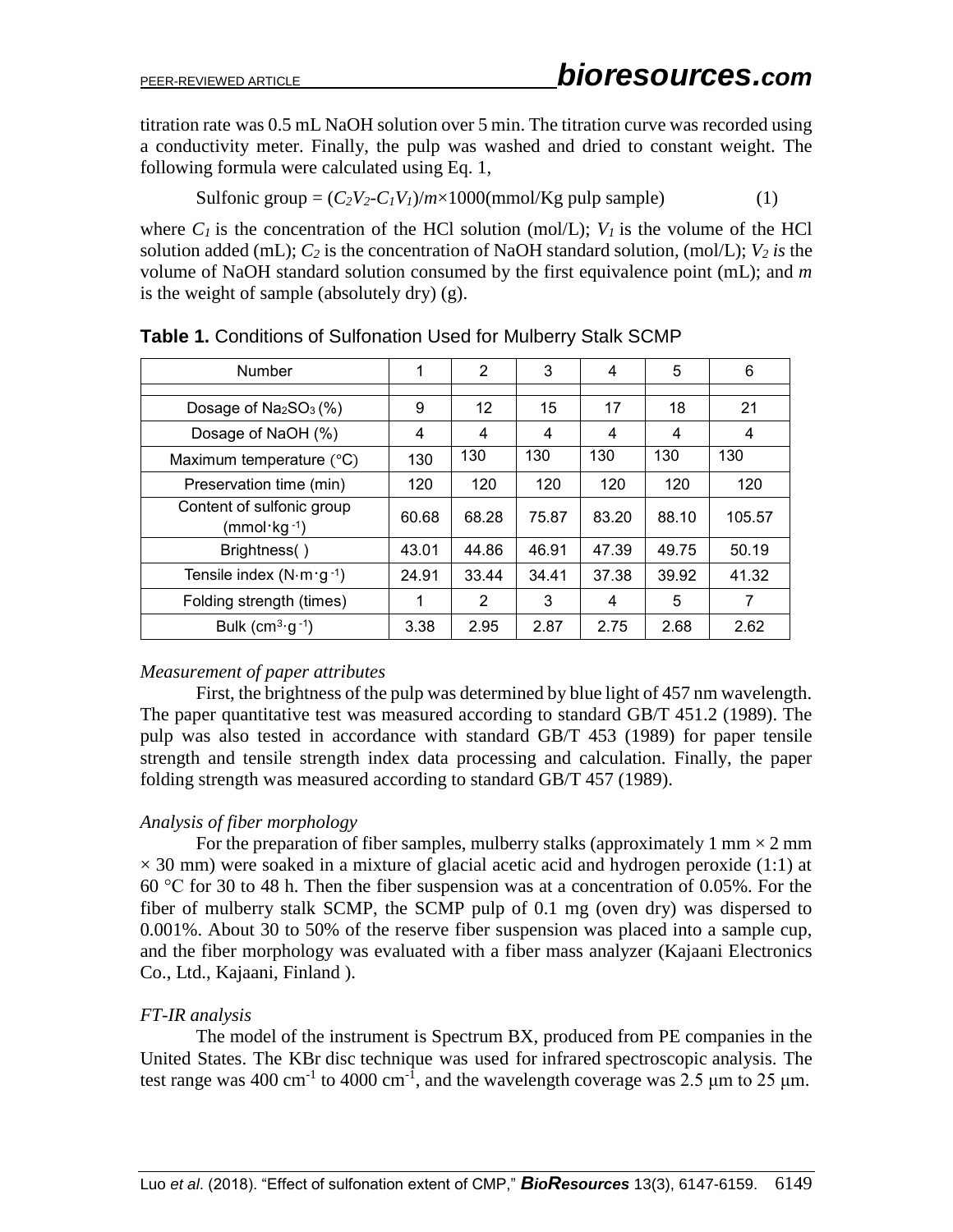#### *XPS analysis*

Mulberry samples were extracted with acetone using a Soxhlet extractor at 60 °C. An Axis Ultra DLDXPS instrument (Kratos, Manchester, UK) was used. The test conditions were CAE scanning mode, the beam spot was 700  $\mu$ m  $\times$  300  $\mu$ m, and the monochromatic Al Ka source energy was 1486.6 Ev, 10 mA  $\times$  12KV.

## **RESULTS AND DISCUSSION**

### **Effect of Sulfonic Groups Content**

In the chemical pretreatment stage,  $Na<sub>2</sub>SO<sub>3</sub>$  reacts with lignin and introduces sulfonic acid groups on the lignin, which increases the hydrophilicity of the lignin. In the sulphonation phase, the main active substance is  $Na<sub>2</sub>SO<sub>3</sub>$ . The degree of sulphonation depends mainly on the percentage of  $Na<sub>2</sub>SO<sub>3</sub>$  added (Zhan 2011). The chance of collision of lignin with sulfite ions increases with the increase of  $Na<sub>2</sub>SO<sub>3</sub>$  content, so the sulfonation reaction and the content of sulfonic acid groups also increase (Hu 2009). The different contents of sulfonic groups of mulberry were adjusted and controlled by changing the amount of Na<sub>2</sub>SO<sub>3</sub> with other conditions unchanged. The brightness, tensile index, folding resistance, thickness and other properties of mulberry SCMP were also tested. The results are shown in the Table 1.



**Fig. 1.** Effect of sulfonic group on brightness

### **Effect of Sulfonic Group Content on the Brightness of SCMP Pulp**

The paper structure is sensitive to paper optical properties, but the degree of fiber sulfonation changed the structure of paper. Thus, the optical properties of sulfonated thermomechanical pulp (TMP) can be evaluated by the degree of fiber sulfonation; the brightness of pulp increases with increasing degree of sulfonation (McCall *et al*. 1995). This result is consistent with the results shown in Fig. 1. The brightness of mulberry SCMP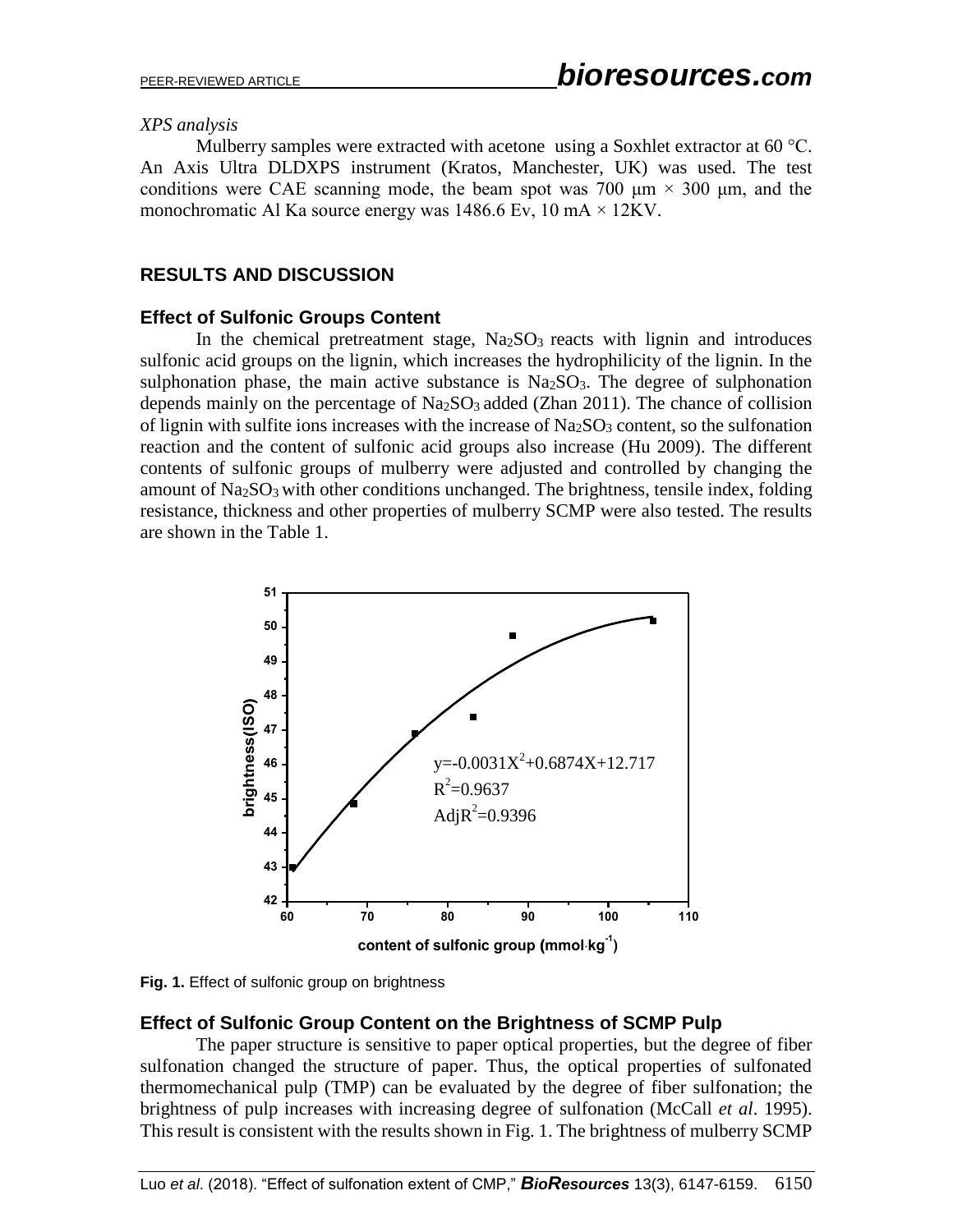was increased to 50.2% ISO with the increased sulfonic group content. The coefficient of determination ( $R^2$  = 0.9637) was greater than the adjusted coefficient (Adj  $R^2$  = 0.9396). If the value is greater than 0.9, it is considered a good fit.

### **Effect of Sulfonic Group Content on the Tensile Strength Index of SCMP**

The sulfonic group, which is hydrophilic, could improve the fiber swelling and fibrillating. This explains the trend of increasing tensile index with sulfonic group content in Fig. 2.



**Fig. 2.** Effect of content of sulfonic group content on tensile strength index

McCall *et al*. (1995) showed that the content of sulfonic groups in mechanical pulp is linear or has a nearly linear relationship with paper tensile index. As also shown in Fig. 2, the monomial coefficient of *X* was greater than quadratic coefficient in the fitting equation. It could be speculated that the sulfonic groups were approximately linearly correlated with tensile index. Both the coefficient of determination  $(R^2=0.9546)$  and the adjusted coefficient (Adj $R^2 = 0.9243$ ) were greater than 0.9, indicating that they had a nonlinear relationship.

### **Effect of Sulfonic Group Content on Folding Strength of SCMP Pulp**

The folding strength mainly depends on the length of fiber and is also affected by factors such as fiber flexibility and fiber bonding (Shi and He 2009). The sulfonic acid group could soften the fibers and help to separate fibers and increase the number of long fibers (Zhan 2011), improving the folding strength of SCMP pulp. This explains that the value of folding strength of mulberry SCMP in Fig. 3 increased from 1 to 7, which was similar to that of the mulberry AP-AQ pulping (Gong and Pi 2007). Both  $R^2$  and Adj  $R^2$  of the equation were higher than 0.9. This indicates that the fitting degree of the nonlinear equation was high, and they had linear relationships.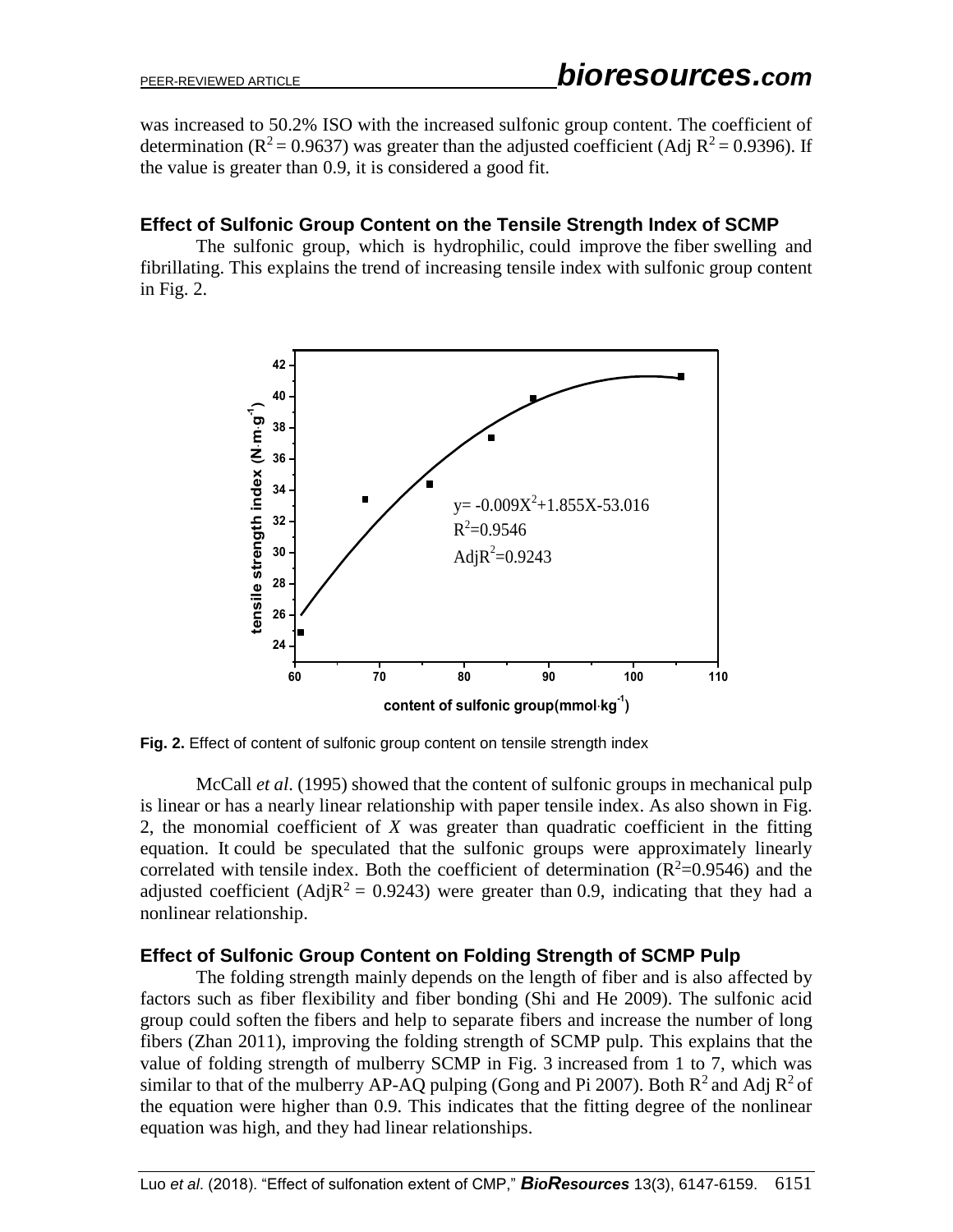

**Fig. 3.** Effect of content of sulfonic group content on folding strength

### **Effect of Sulfonic Group Content on Bulk of SCMP Pulp**

The long fiber numbers of CMP and CTMP increased with the increasing total ion content. When the total ion content increased to 210 mmol/kg, the tightness of handsheets made by long and short fibers was more than triple that obtained from the default pulp. This was because of the reducing of elastic shear modulus due to the softening of sulfonic acid groups by the treatment with  $Na<sub>2</sub>SO<sub>3</sub>$  (Heitner and Atack 1983).



**Fig. 4.** Effect content of sulfonic group on bulk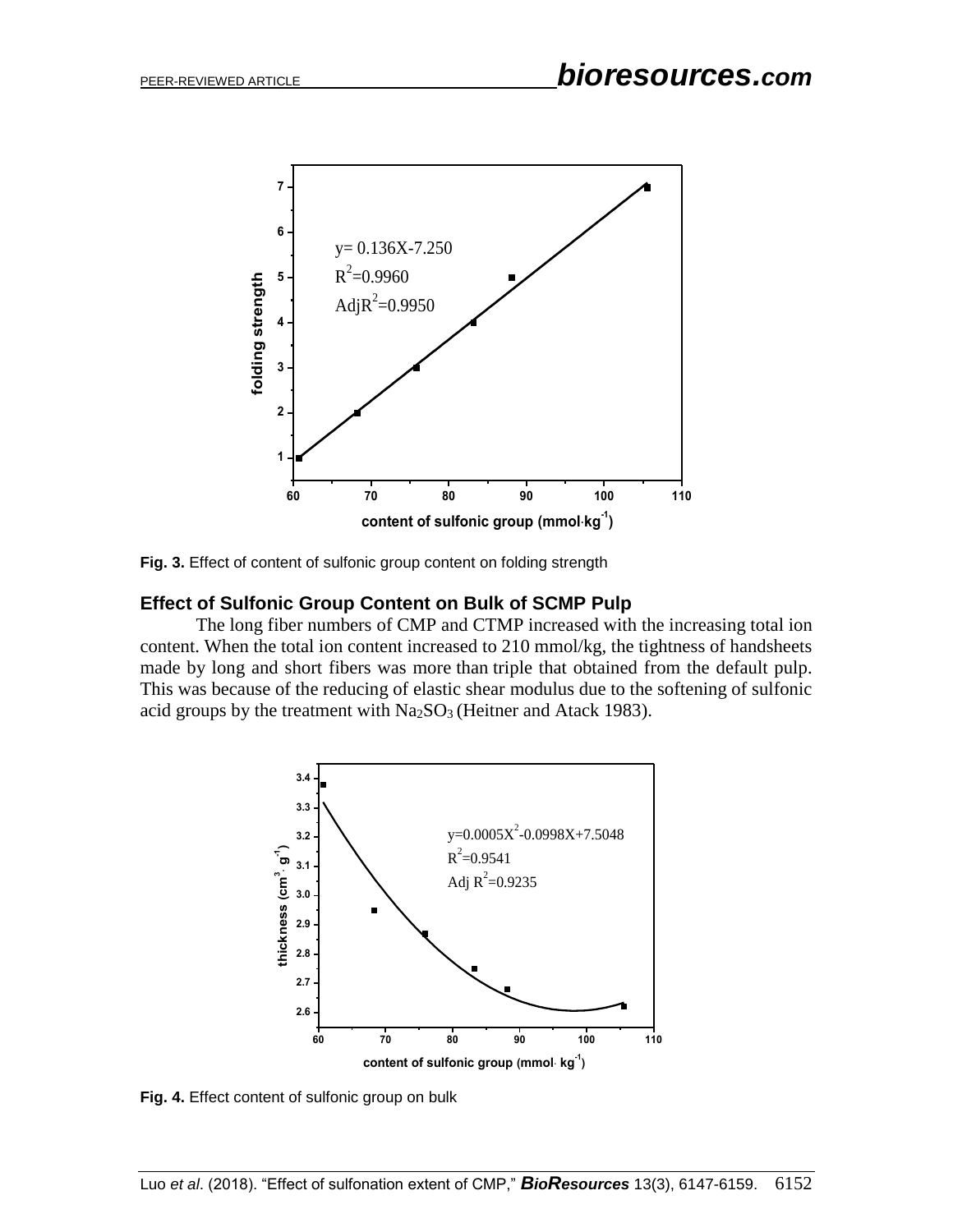As shown in Fig. 4, the bulk of SCMP pulp decreased with the increase of sulfonic group content. In Fig. 4, the nonlinear curve equation were nearly linear, because the quadratic term of X was only 0.0005. The  $R^2$  and the Adj  $R^2$  are higher than 0.9, indicating they fit well.

|                 | Property                   | Mulberry stalk | Mulberry stalk SCMP |
|-----------------|----------------------------|----------------|---------------------|
| Fiber<br>length | Number average length (mm) | 2.13           | 0.42                |
|                 | Mass average length (mm)   | 2.85           | 0.66                |
|                 | Double mass average (mm)   | 5.62           | 1.23                |
| Fine fibers     | Quantity content (%)       | 18.32          | 20.63               |
|                 | Mass content (%)           | 3.58           | 4.25                |
|                 | Fiber width $(\mu m)$      | 16.66          | 16.44               |
|                 | Content of curliness (%)   | 7.6            | 8.3                 |

**Table 2.** Fiber Morphology of Mulberry Stalk and Mulberry Stalk SCMP

### **Analysis of Fiber Morphology**

The results for SCMP fiber morphology measured by fiber quality analyzer are shown in Table 2 and Figs. 5 and 6.

% 8 7 6 5 4 3 2 1 0  $1.0$  $3.0<sub>1</sub>$ Ö  $2.0$  $4.0$ 5.0 6.0 7.0 Length [mm]

**Fig. 5.** The fiber length distribution of mulberry stalk



**Fig. 6.** The fiber length distribution of mulberry stalk SCMP

The average mulberry fiber length was 2.13 mm, and the width was 16.7 μm, which indicated that mulberry was a good raw material for papermaking (Pei 2014). The average mulberry stalk SCMP pulp length was lower than spruce, but higher than kenaf.



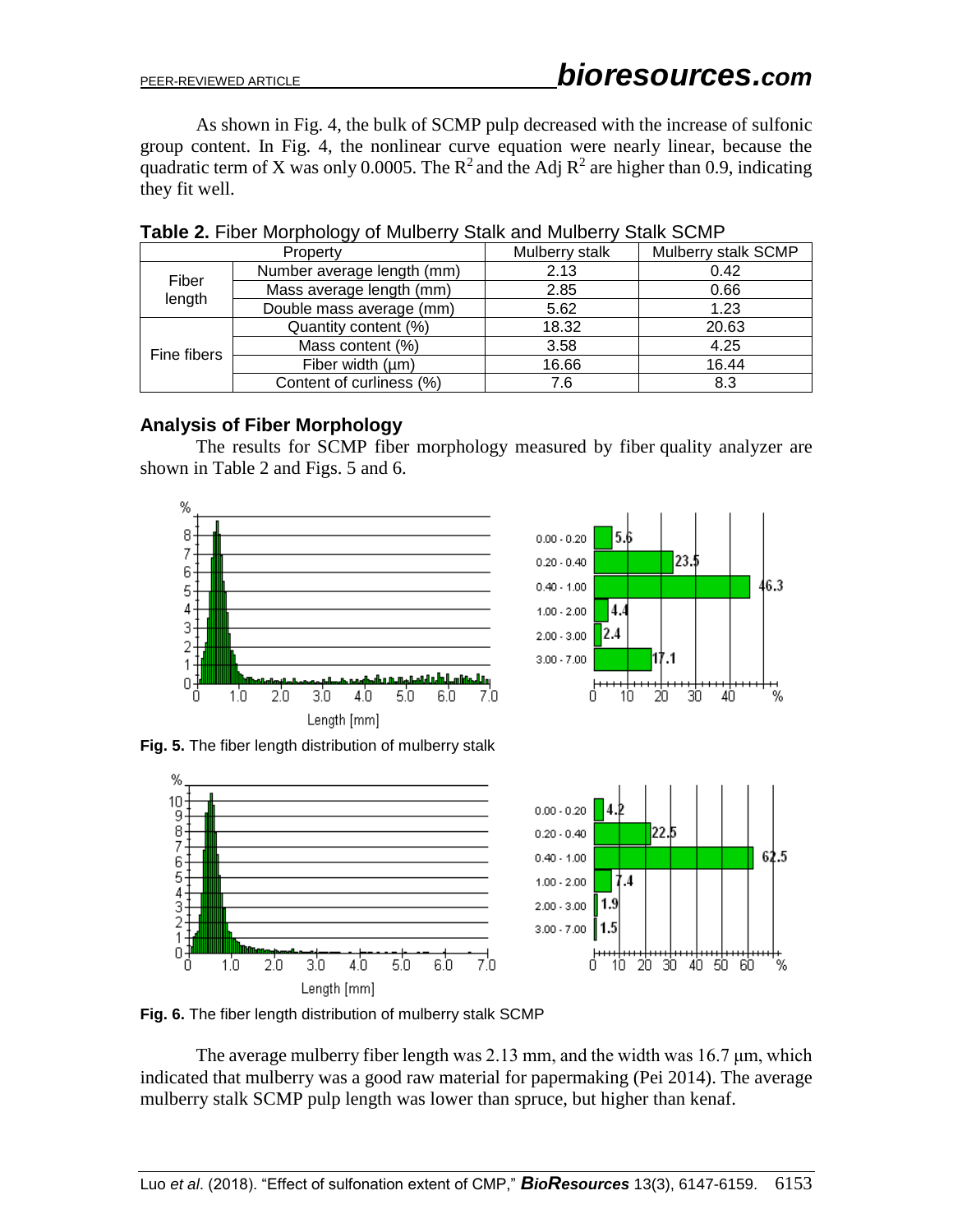The average poplar CTMP pulp length was 0.68 mm and the width is 19.8 μm (Wang 2011), which was similar to mulberry SCMP pulp, but the width of the mulberry was lower than poplar. In addition, some longer fibers were present in mulberry SCMP pulp. This was due to the friction and shearing during the refining process; when the raw material was divided into individual fibers, the surface morphology and length were also affected (Xiao 2014).

The small size and large specific surface area of the fines affect the properties of papermaking (Li 2006). The content of fines in softwood and hardwood CTMP pulp was from 21.8% to 27.3%. The fines weight contents of spruce and aspen CTMP pulp are 4.65% and 6.07% respectively (Shi 1998). The amount of the mulberry stalk SCMP fines was 20.6%, which was lower than softwood and hardwood CTMP pulp, but the stalk SCMP was 4.25%, which was similar to spruce CTMP pulp.

# **FT-IR Analysis**

The FT-IR test range was 4000 cm<sup>-1</sup> to 400 cm<sup>-1</sup>, and the wavelength was 2.5  $\mu$ m to 25 μm. In this experiment, FT-IR analysis of mulberry and SCMP pulp was carried out to compare the absorption peaks of the chemical bonds and functional groups in the spectrum. The absorption peak of sulfonic group was in the region of  $1210 \text{ cm}^{-1}$  to  $1150$ cm<sup>-1</sup> and 1060 cm<sup>-1</sup> to 1030 cm<sup>-1</sup> (Bellamy 1980). The absorption peak was at 1167 cm<sup>-1</sup> and was deactivated by the stretching vibration of  $S = O$ , S-O, ester, *etc.* (Chen 1985). Figure 7 shows the absorption peak of sulfonic group at  $1163.1 \text{ cm}^{-1}$  and  $1055.7 \text{ cm}^{-1}$ , indicating the presence of sulfonic acid groups in SCMP pulp. The reaction of sulfonic groups and lignin increased the hydrophilicity of lignin. The absorption peak located at 1113.8 cm<sup>-1</sup> was deactivated by stretching vibration of hydroxyl groups  $(OH)$  in cellulose and hemicellulose.



**Fig. 7.** FT-IR spectra of (a) mulberry stalk and (b) mulberry stalk SCMP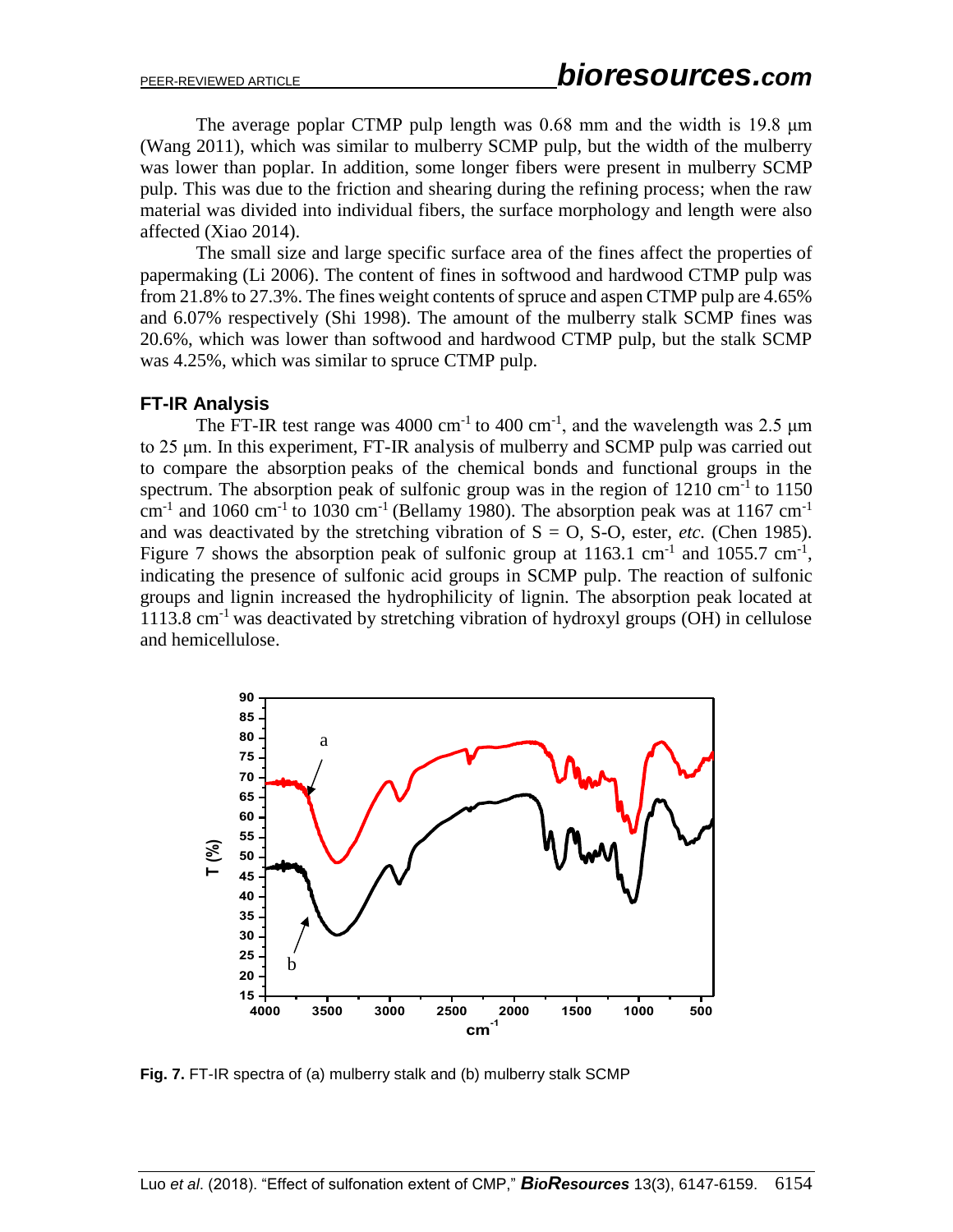

**Fig. 8.** XPS Low-resolution spectrum of mulberry stalk

#### **XPS Analysis**

*XPS spectrum of fiber surface*

The main chemical components of mulberry stalk and mulberry stalk SCMP pulp are cellulose, hemicellulose, and lignin. Their fiber surface contains certain extracts, which mainly contain C, H, and O. The SCMP pulp may contain some S, but the XPS cannot check the content of H. As shown in the XPS low-resolution spectrum (Fig. 8), mainly the  $C_{1s}$  peak and  $O_{1s}$  peak were observed, and their binding energies were at 285 eV and 532 eV, respectively. The SCMP pulp was low in S content, which was difficult to detect in low-resolution XPS spectra.

| Samples                    | O(%)  | C(%)  | S(%) | N(%  | O/C  |
|----------------------------|-------|-------|------|------|------|
| Mulberry stalk             | 32.84 | 64.41 | 0.39 | 2.36 | 0.51 |
| Mulberry after extraction  | 39.18 | 56.66 | 0.19 | 3.97 | 0.69 |
| SCMP pulp                  | 38.72 | 57.75 | 0.78 | 2.76 | 0.67 |
| SCMP pulp after extraction | 39.58 | 56.62 | 1.16 | 2.63 | 0.70 |

**Table 3.** O/C Ratio of Mulberry Stalk and SCMP Fiber Surface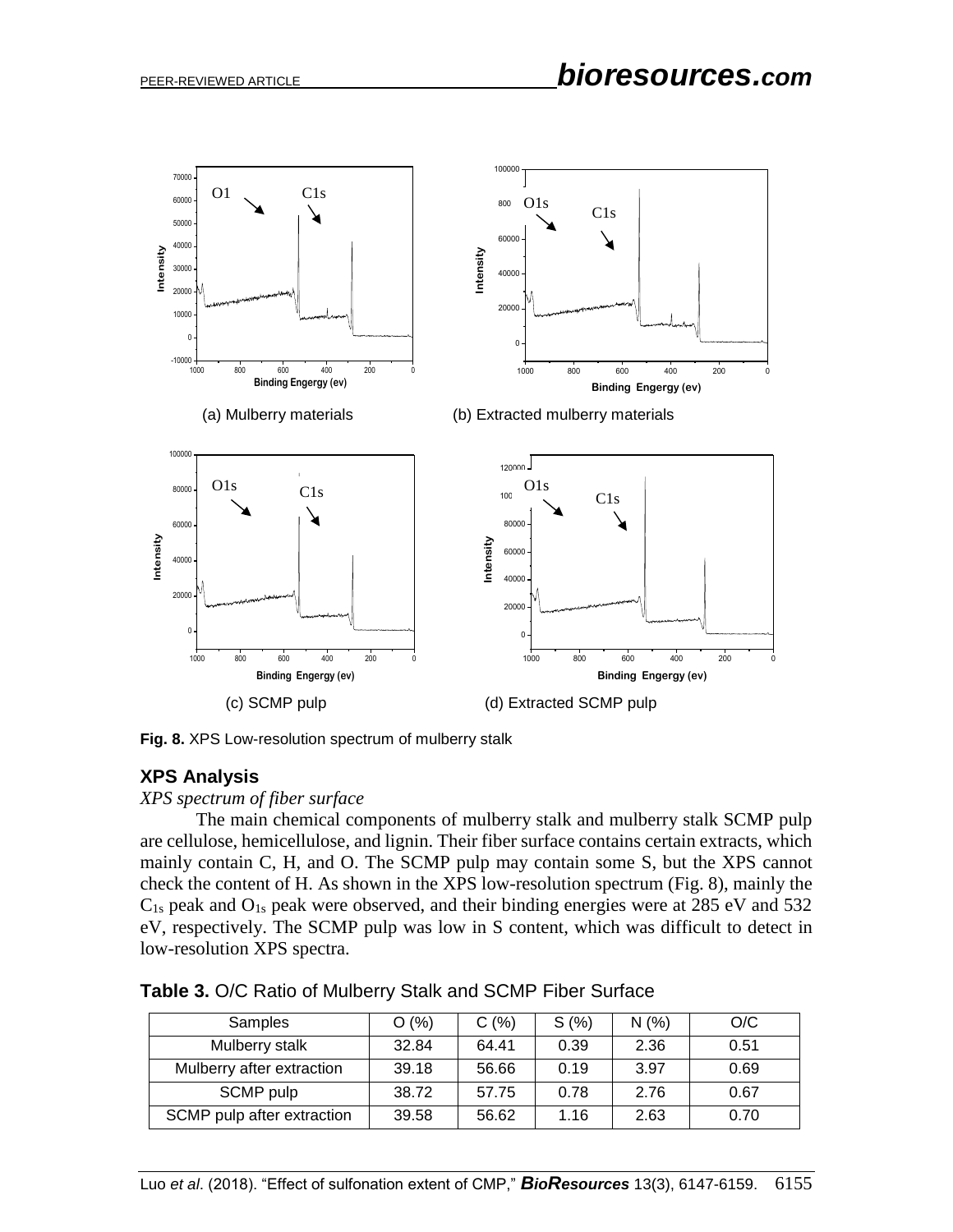#### *Analysis of O / C ratio on fiber surface*

A higher carbon content indicates that the fiber surface contained lignin and extractives. The O/C ratio can be used to explain the content of lignin and extractive on the fiber surface because the O/C ratio varies inversely relative to their content (Wang *et al.* 2009). The higher the O/C ratio, the higher content of carbohydrate was on the fiber surface.

The ratio of O/C on the surface of mulberry materials and SCMP pulp increased after acetone extraction in Table 3, which indicated that most of the mulberry extractives were removed by chemical pretreatment. The O/C ratio of SCMP pulp after extraction was very close to that of the SCMP pulp. It is believed that there was very little dissolution of lignin during the preparation of SCMP pulping treatment. Furthermore, the O/C ratio of SCMP pulp after extraction was 0.70, which was higher than the CTMP pulp after acetone extraction without washing, which is 0.624 (Koljonen *et al*. 2005).

As shown in Table 3, the content of S in SCMP pulp before and after extraction increased by 50.0% and 83.6%, respectively, relative to the mulberry materials. This indicated that the SCMP had introduced S in the form of sulfonic groups during the SCMP pulping treatment. Low levels of sulfonic groups were detected on the surface of CTMP pulp,  $S_{2}p = 0.20$  to 0.30% (Koljonen *et al.* 2005). The sulfonate lignin had strong hydrophilicity, it was easy to remove from the fiber surface.

#### *Analysis of lignin and extract on fiber surface*

The benchmark of fiber surface's lignin and extract was the percentage of C1 instead of the O/C ratio. This is because the chemical change of O/C during chemical treatment ratio is more sensitive (Johansson 2002). The content of lignin and extract on fiber surface were estimated from Eqs. 2 and 3 (Koljonen *et al*. 2005),

$$
\Phi \text{ lignin} = \frac{\text{Cleartracted pull} - \alpha}{49} \times 100\% \tag{2}
$$

$$
\Phi \text{ extractive} = \frac{C1 \text{pulp} - \text{Clextracted pub}}{\text{Clextractive} - \text{Clextracted pub}}
$$
\n(3)

where *C1pulp* is the C1 percentage of the unextracted pulp; *C1extracted pulp* is the C1 percentage of the extracted pulp; 49 is the C1 percentage of the milled wood lignin; *C1extractives* is the C1 percentage of the extractives (usually 94%); and  $\alpha$  is the measurement of C1 in pure fiber (usually 2%)*.*

**Table 4.** Content of Lignin and Extractives of Mulberry Stalk and Mulberry Stalk SCMP Fiber Surface

| Sample                   | Lignin Content (%) | Extractives Content (%) |
|--------------------------|--------------------|-------------------------|
| Mulberry stalk           | 58.47              | 16.64                   |
| Mulberry stalk SCMP pulp | 41.12              | 4.13                    |

As shown in Table 4, the content of lignin and extractives in SCMP pulp was lower than in mulberry stalk. Part of the lignin was dissolved during chemical pre-treatment. Some extractives decomposed at an elevated temperature in an alkali environment. Li (2010) studied *Bambusa chungii* SCMP pulp by X-ray photoelectron spectroscopy (XPS) and found that the content of surface lignin was 57.4% and the content of surface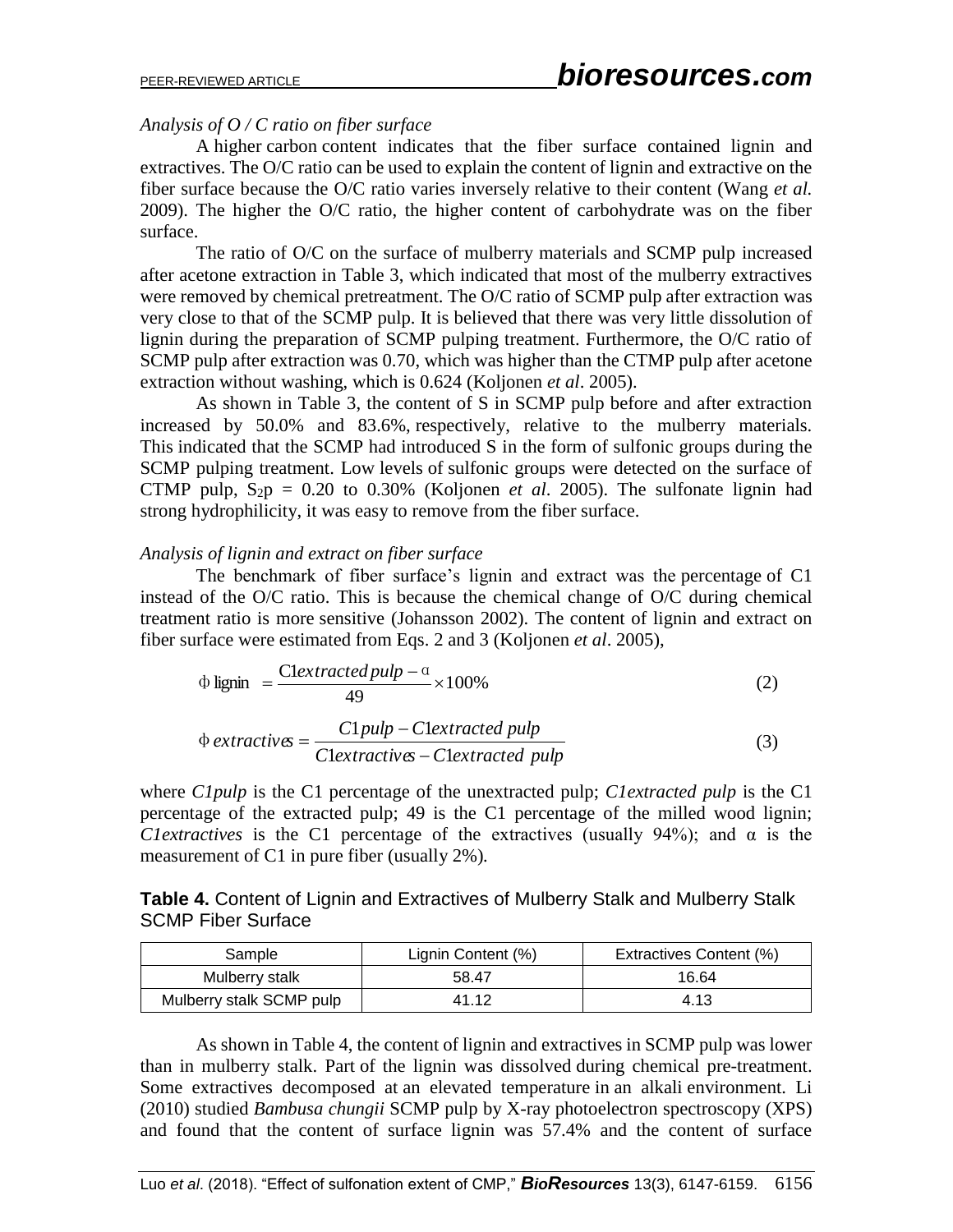extractives were 7.6%. Koljonen *et al.* (2005) found that the surface extractives of spruce's PGW (pressure groundwood) and CTMP pulp was 13 to 17%, and it was reduced to 10 to 15% after cleaning with water. The content of surface lignin was 40 to 45% (Koljonen *et al*. 2005).

# **CONCLUSIONS**

- 1. The brightness, tensile index, and folding resistance of mulberry SCMP pulp increased with the increasing concentration of sulfonation treatment, as indicated by the content of sulfonic groups. The thickness decreased with the content of sulfonic groups. Fitting equations of sulfonic groups and pulp physical properties (whiteness, tensile index, folding strength, and bulk) were obtained. The coefficient of determination for the fitting equation was greater than 0.9.
- 2. The average length of mulberry stalk fiber was 2.85 mm and the width was 16.7 μm. The weight average length of SCMP pulp was 0.66 mm, the fiber width was 16.4 μm, and the content of fine fibers was 20.6%. It was shown that mulberry stalk SCMP pulp has good qualities for papermaking.
- 3. The FTIR and XPS analyses of showed that mulberry extract and lignin dissolve, and part of soluble lignin might be deposited on the fiber surface in the process of SCMP pretreatment. At the same time, a sulfonic group was added to lignin with a sulfonated reaction. The results of XRD indicated that there were almost no changes to the cellulose crystalline structure during SCMP pretreatment.

# **ACKNOWLEDGMENTS**

The authors are grateful for the support of the China Nation Science Foundation Project (31660182).

# **REFERENCES CITED**

- Bellamy, L. J. (1980). *The Infrared Spectra of Complex Molecules*, Springer, London. DOI: 10.1007/978-94-011-6520-4
- Cai, W. (1996). "The prospect of developing paper making with mulberry," *Paper and Paper Making* (06), 44. DOI: 10.13472/j.ppm.1996.06.028
- Chen, D. (1985). *Organic Structure Analysis*, Science Press, Beijing, China.
- Deng, Z, and Mo, B. (2008). "Guangxi Liucheng County vigorously develops comprehensive utilization of silkworm mulberry by-products," *Guangxi Sericulture* 01(45), 43-44. DOI: 10.19553/j.cnki.1006-1657.2008.01.014
- GB/T 451.2 (1989). "Quantitative determination of paper and paperboard," Standardization Administration of China, Beijing, China.
- GB/T 453 (1989). "Tensile strength determination of paper and paperboard," Standardization Administration of China, Beijing, China.
- GB/T 457 (1989). "Folding test of paper (Schopper method)," Standardization Administration of China, Beijing, China.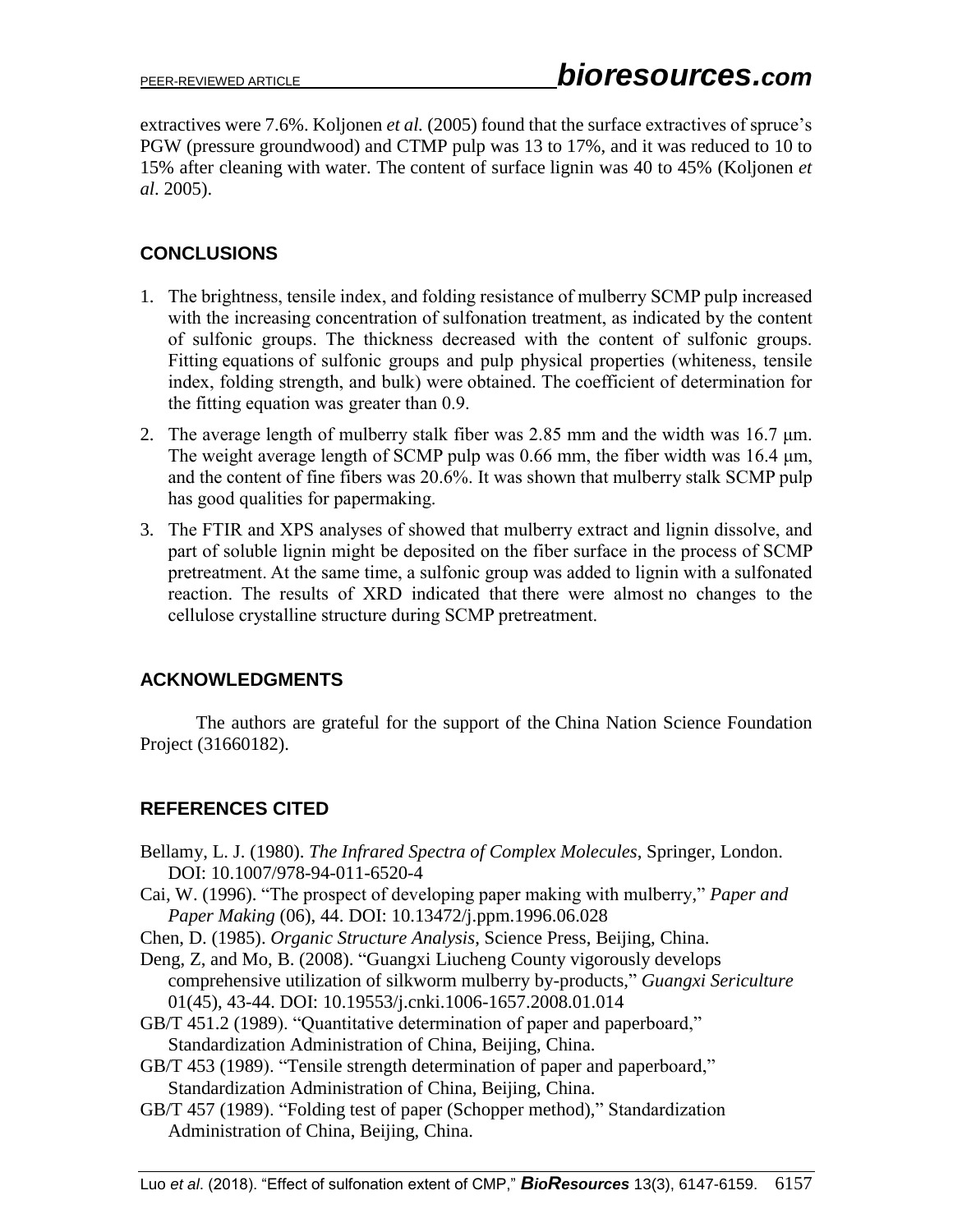- Gong, H., and Pi, X. (2007). "Mulberry Sodium hydroxide-anhydration method for pulping," *Paper and Paper Making* (26), 9-11. DOI:10./j.ppm 2007.s1.004
- Heitner, C., and Atack, D. (1983). "Ultra-high-yield pulping of aspen, Effects of ion content," *Pulp and Paper Canada* 84(11), 59-64.
- Hu, J., Shen, K. C., Room, D. G. Liang, F. M., Deng, Y. J., and Li, P. (2009). "Study on the effect of different pretreatment conditions on bleaching performance of mulberry chemi-mechanical pulp," *Paper Science &Technology* 28(04), 16-19. DOI: 10.3969/j.issn.1671-4571.2009.04.005
- Johansson, L S. (2002). "Monitoring fibre surfaces with XPS in papermaking processes," *Microchim. Acta* 138(3-4), 217-223. DOI: 10.1007/s006040200025
- Koljonen, K., Osterberg, M., Johansson, L. S., and Stenius, P. (2005). "Surface chemistry and morphology of different mechanical pulps determined by ESCA and AFM," *Colloids and Surfaces A: Physicochem Eng.* 228(1-3), 143-158. DOI: 10.1016/S0972- 7757(03)00305-4
- Li, B. (2010)*. Structural Changes of* Bambusa chungii *SCMP Lignin during Bleaching and Improvement of Bleachability by Enzyme Pretreatmen*t, Ph.D. Dissertation, South China University of Technology, Guangzhou, China.
- Li, H., and He, B. (2006). "Research *Progress of the Effect of Fines on Paper Properties*," *Transactions of China Pulp and Paper* 3(21), 102-106.DOI: 10.3321/j.issn:1000-6842.2006.03.025
- Li, L., and Yang, W. (2010). "A brief introduction to the development and utilization of mulberry resources," *Guangxi Sericulture* 47(4), 35-39.
- Liu, H. (2007). *Effect of Non-fibrous Components on Properties of Bamboo Pulp*, Master's Thesis, Guangxi University, Nanning, China.
- Liu, J. (2012). *Study on Pulping Performance of Mulberry Biomass High Yield Pulp with Strongly Permeable Xylanas*e, Master's Thesis, Nanjing Forestry University, Nanjing, China.
- Pan, X. (1982). "Sulfonated chemimechanical pulp Introduction of a new kind of pulp," *China Pulp & Paper* (4), 47-54.
- Pei, J. (2014). *Lignocellulosic Chemistry*, Light Industry Press, Beijing, China.
- Qin, G. (1989). "The effect of pulping with mulberry is good," *Paper and Paper Making* (3), 62.
- Shi, S. and He, F. (2009). *Pulp and Paper Analysis and Testing*, Light Industry Press, Beijing, China.
- Shi, Y. (1998). "Study on the behavior of fine fibers in high yield pulp," *International Papermaking* 7(6), 25-27.
- Teng, F., Cheng, P., and Li, M. (2006). "A brief introduction to the utilization of mulberry resources," *Newsletter of Sericultural Science* 26(3), 50-51.
- Wang, B. (2011). *Study on the Relationship between the Chemical Properties of Wood Pulp Fiber and the Strength of Paper*, Master's Thesis, South China University of Technology, Guangzhou, China.
- Wang, X, P., He, B. H., Qian, L. Y. Liang., and Deng, Y. M. (2009). "XPS and SEM analysis of mechanical thermo-mechanical pulp," *Paper Science &Technology* 28(1), 42-56. DOI: 10.3969/j.issn:1671-4571-2009.01.011